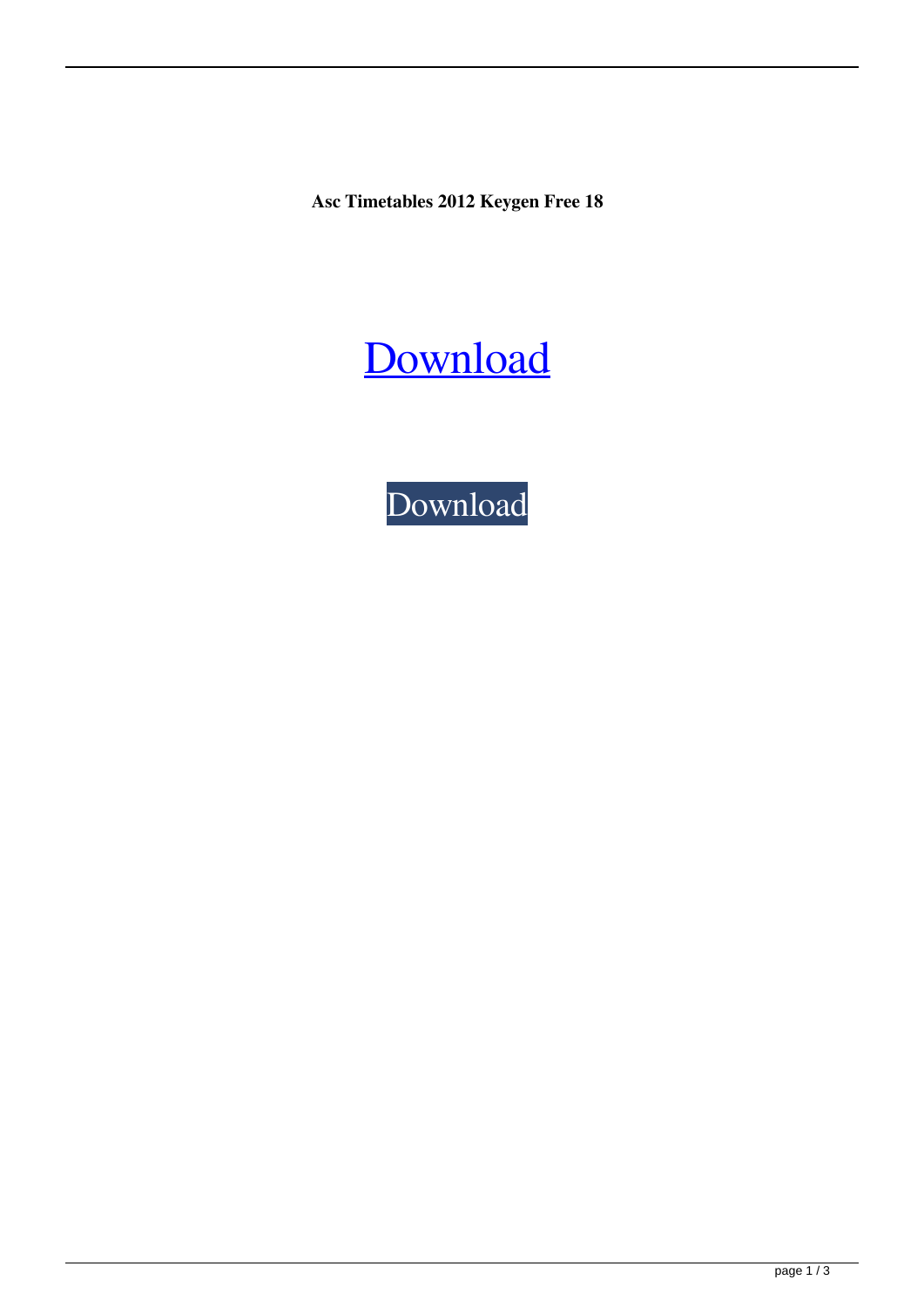29 Oct 2016 - 6 min - Uploaded by VMware7 and VMware Workstation 8 runs under. I have installed the VDI natively in my Windows 7 x64 machine. How to install VMware Workstation 8 with Microsoft Windows 8 / 8.1 / 8.1 x64 (64 bit only) in UEFI or Legacy bios: VMware Workstation 8: How to install VMware Workstation 8 with Microsoft Windows 8 / 8.1 / 8.1 x64 (64 bit only) in UEFI or Legacy BIOS: I have installed the VDI natively in my Windows 7 x64 machine. I used to use my Windows 7 as a Virtual Machine. That's why I want to run the VMware Workstation 8 with Microsoft Windows 8 / 8.1 / 8.1 x64 (64 bit only) in UEFI or Legacy BIOS. I didn't have any luck with VMware Workstation 8 on Windows 7. It always failed to install. I spent hours to try out different settings but nothing worked. Finally I gave up. So, I decided to run VMware Workstation 8 for my Virtual Machines and here is the description of my configuration. G4 . . . . . . . . . . . . . . . . . . . . . . . . . . . . . . . . . . . . . . . . . . . . . . . . . . . . . . . . . . . . . . . . . . . . . . . . . . . . . . . . . . . . . . . . . . . . . . . . . . . . . . . . . . . . . .